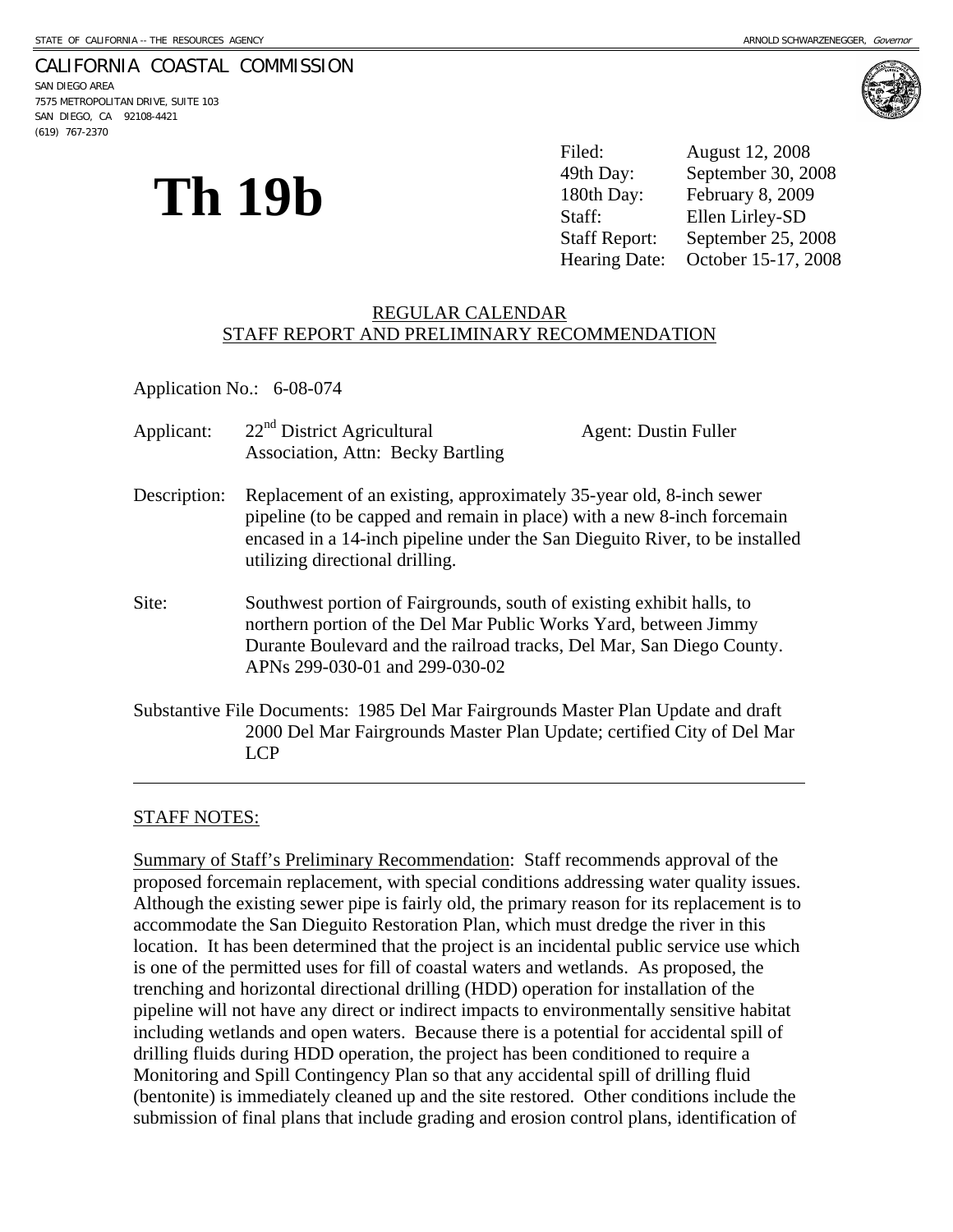where any exported spoils will be deposited, the submission of permits or authorization from other agencies and an assumption of risk.

Chapter 3 of the Coastal Act is the legal standard of review.

## I. PRELIMINARY STAFF RECOMMENDATION:

 $\overline{a}$ 

The staff recommends the Commission adopt the following resolution:

# **MOTION:** *I move that the Commission approve Coastal Development Permit No. 6-08-074 pursuant to the staff recommendation.*

# **STAFF RECOMMENDATION OF APPROVAL:**

Staff recommends a **YES** vote. Passage of this motion will result in approval of the permit as conditioned and adoption of the following resolution and findings. The motion passes only by affirmative vote of a majority of the Commissioners present.

# **RESOLUTION TO APPROVE THE PERMIT:**

The Commission hereby approves a coastal development permit for the proposed development and adopts the findings set forth below on grounds that the development as conditioned will be in conformity with the policies of Chapter 3 of the Coastal Act and will not prejudice the ability of the local government having jurisdiction over the area to prepare a Local Coastal Program conforming to the provisions of Chapter 3. Approval of the permit complies with the California Environmental Quality Act because either 1) feasible mitigation measures and/or alternatives have been incorporated to substantially lessen any significant adverse effects of the development on the environment, or 2) there are no further feasible mitigation measures or alternatives that would substantially lessen any significant adverse impacts of the development on the environment.

II. Standard Conditions.

See attached page.

## III. Special Conditions.

The permit is subject to the following conditions:

 1. Project Modifications. Only that work specifically described in this permit is authorized. Any additional work requires separate authorization from the Executive Director. **If, during construction, site conditions warrant changes to the project, the San Diego District office of the Coastal Commission shall be contacted immediately and before any changes are made to the project in the field.** No changes to the project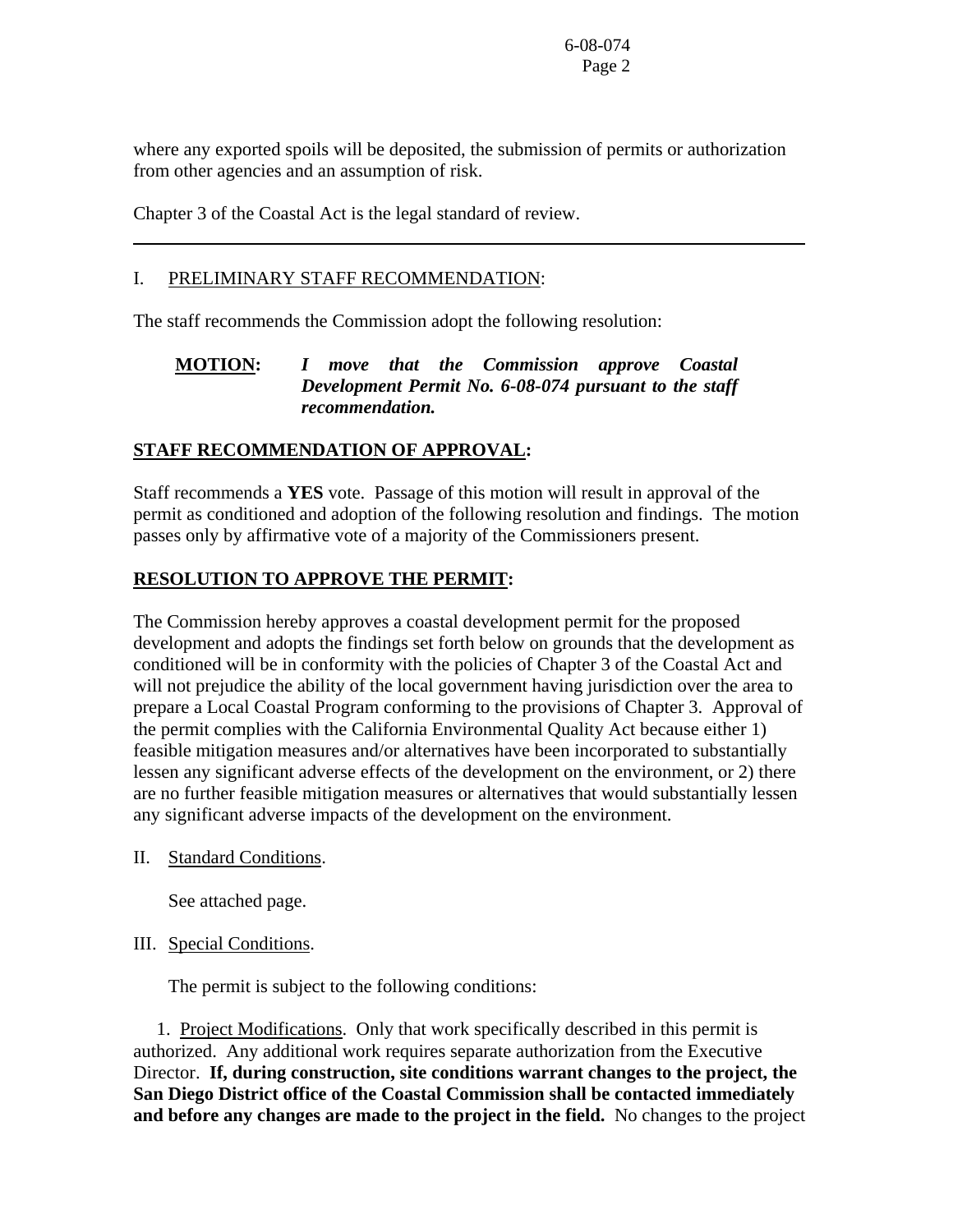shall occur without an amendment to this coastal development permit unless the Executive Director determines that no amendment is legally required.

 2. Construction Best Management Practices. The applicant shall comply with all parameters of the Construction BMP Plan, Del Mar Fairgrounds, Sewer Force Main Replacement, prepared by Fuscoe Engineering and dated July, 2008. No changes to the BMP Plan shall occur without an amendment to this coastal development permit unless the Executive Director determines that no amendment is legally required.

3. Drilling Fluid Monitoring and Spill Contingency Plan.

# A. **PRIOR TO ISSUANCE OF THE COASTAL DEVELOPMENT PERMIT,**

the applicant shall submit for Executive Director approval a copy of the construction bid documents identifying that the contractor shall prepare a projectspecific Fluid Monitoring and Spill Contingency Plan that includes, at a minimum: (a) an estimate of a reasonable worst case release of drilling fluids into the San Dieguito River or Pacific Ocean caused by project operations; (b) a clear protocol for monitoring and minimizing the use of drilling fluids during directional drilling operations, including criteria for identifying an unanticipated drilling fluid release and proposed fracture sealants; (c) a response and clean-up plan in the event of a spill or accidental discharge of drilling fluids; (d) a list of all clean-up equipment that will be maintained on-site; (e) the designation of the onsite person who will have responsibility for implementing the plan; (f) a telephone contact list of all regulatory and public trustee agencies having authority over the development and/or the project site and its resources to be notified in the event of a spill or material release; and (g) a list of all fluids, additives, and sealants that will be used or might be used, together with Material Safety Data Sheets for each of these materials.

- B. **PRIOR TO COMMENCEMENT OF CONSTRUCTION,** the applicant shall submit a copy of the final Fluid Monitoring and Spill Contingency Plan prepared by the contractor and in substantial conformance with the parameters specified above in the construction bid documents.
- C. In the event that a spill or accidental discharge of drilling fluids occurs during the drilling operations, all construction shall cease and shall not recommence except as provided in subsection (D) below:
- D. Following discovery of a spill or accidental discharge of drilling fluids, the permittee shall submit to the Executive Director a revised project and restoration plan prepared by qualified professional(s) that provides for: (1) necessary revisions to the proposed project to avoid further spill or accidental discharge of drilling fluids; and (2) restoration of the area(s) affected by the spill or accidental discharge to pre-project conditions. The revised project and restoration plan shall be consistent with any applicable requirements of the USFWS, ACOE, DFG and/or SDRWQCB. The revised project and restoration plan shall be processed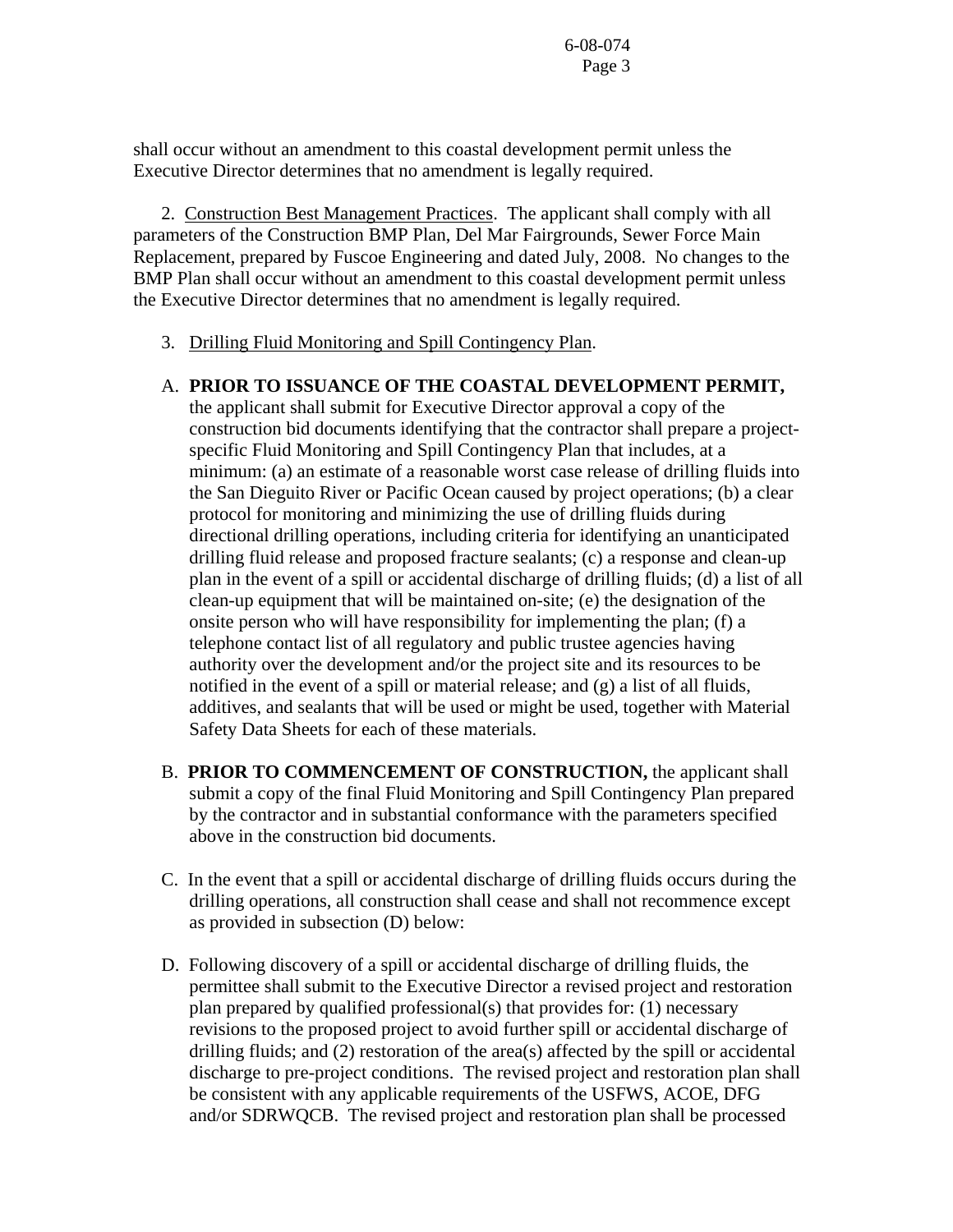as an amendment to the coastal development permit. Construction may not recommence until after an amendment to this permit is approved by the Commission, unless the Executive Director determines that no amendment is legally required.

The permittee shall undertake the directional drilling in accordance with the approved spill contingency plans. Any proposed changes to the approved spill contingency plans shall be reported to the Executive Director. No changes to the approved plan shall occur without a Commission amendment to this coastal development permit unless the Executive Director determines that no amendment is legally required.

### 4. Other Permits. **PRIOR TO THE COMMENCEMENT OF**

**CONSTRUCTION**, the permittee shall provide to the Executive Director, copies of all other required city, state or federal discretionary permits for the development authorized by CDP #6-08-074. The applicant shall inform the Executive Director of any changes to the project required by other city, state or federal agencies. Such changes shall not be incorporated into the project until the applicant obtains a Commission amendment to this permit, unless the Executive Director determines that no amendment is legally required.

## 5. Assumption of Risk, Waiver of Liability and Indemnity Agreement

- A. By acceptance of this permit, the applicant acknowledges and agrees (i) that the site may be subject to hazards from frac-out or flooding; (ii) to assume the risks to the applicant and the property that is the subject of this permit of injury and damage from such hazards in connection with this permitted development; (iii) to unconditionally waive any claim of damage or liability against the Commission, its officers, agents, and employees for injury or damage from such hazards; and (iv) to indemnify and hold harmless the Commission, its officers, agents, and employees with respect to the Commission's approval of the project against any and all liability, claims, demands, damages, costs (including costs and fees incurred in defense of such claims), expenses, and amounts paid in settlement arising from any injury or damage due to such hazards.
- B. **PRIOR TO ANY CONVEYANCE OF THE PROPERTY THAT IS THE SUBJECT OF THIS COASTAL DEVELOPMENT PERMIT**, the applicant shall execute and record a deed restriction, in a form and content acceptable to the Executive Director: (1) indicating that, pursuant to this permit, the California Coastal Commission has authorized development on the subject property, subject to terms and conditions that restrict the use and enjoyment of that property (hereinafter referred to as the "Standard and Special Conditions"); and (2) imposing all Standard and Special Conditions of this permit as covenants, conditions and restrictions on the use and enjoyment of the Property. The restriction shall include a legal description of the applicant's entire parcel or parcels. It shall also indicate that, in the event of an extinguishment or termination of the deed restriction for any reason, the Standard and Special Conditions of this permit shall continue to restrict the use and enjoyment of the subject property so long as either this permit or the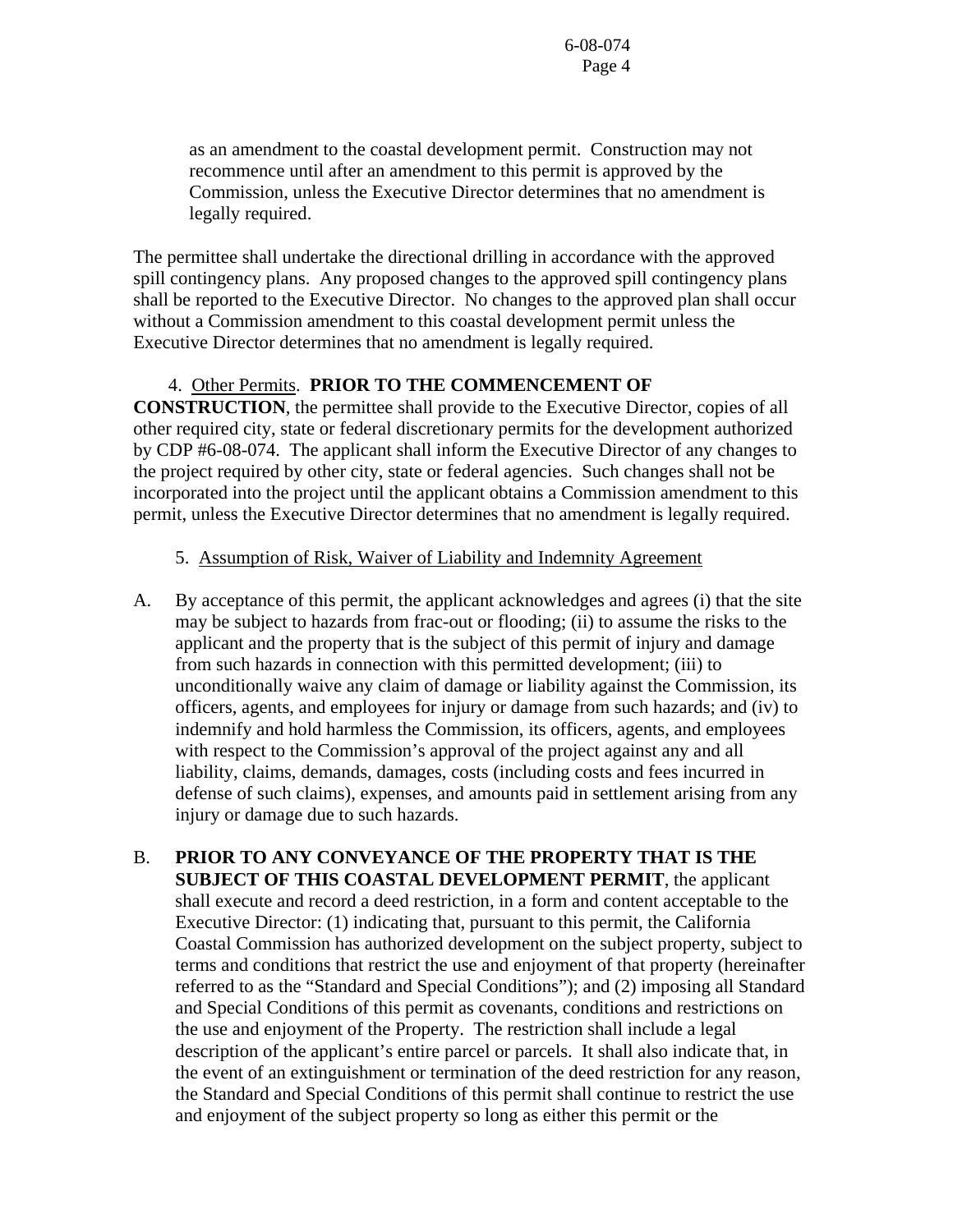development it authorizes – or any part, modification, or amendment thereof – remains in existence on or with respect to the subject property.

C. **PRIOR TO ISSUANCE OF THE COASTAL DEVELOPMENT PERMIT**, the applicant shall submit a written agreement, in a form and content acceptable to the Executive Director, incorporating all of the above terms of this condition.

### IV. Findings and Declarations.

The Commission finds and declares as follows:

 1. Detailed Project Description. The applicant proposes to replace an approximately 35-year-old, 8-inch sewer line running beneath the San Dieguito River with a new facility to be located slightly west of the existing pipe. The new project shall consist of an 8-inch diameter sewer forcemain encased in a 14-inch diameter pipe that will be directional drilled under the San Dieguito River at a lower elevation than the existing pipe, which will be capped and abandoned in place. The entrance to the drilling pit is located on the Del Mar Fairgrounds, west of Jimmy Durante Boulevard, south of the existing exhibit halls, and a minimum of fifty feet north of the riverbank. The exit point is within the Del Mar Public Works Yard, and also a minimum of fifty feet from the riverbank. The northern end of the new pipeline will connect with the existing pump station on the Fairgrounds, and, on the southern side of the river it will connect with an existing 15-inch gravity sewer line within the public works yard. A small amount of open trenching will be required at either end to facilitate these connections.

Both inner and outer pipes will be constructed of thick wall, high density polyethylene with welded joints. Wastewater will only flow through the inner pipe, with the outer one providing an added level of safety in case of pipeline failure. Also, communications wiring for monitoring sensors to be located in the public works yard will be run under the river through the outer pipe, and a monitoring manhole will be installed on the Fairgrounds to allow manual inspection of the pipe. Staging areas are identified on both ends, occupying 15,000 sq.ft. within a paved asphalt and bare dirt area of the Fairgrounds used for RV parking, 4,000 sq.ft. of the developed public works yard.

The project is located within two permit jurisdictions with two different legal standards of review. The Fairgrounds, being comprised mostly of filled tidelands, along with the riverbed, are areas of original jurisdiction where permit authority is held by the Coastal Commission and Chapter 3 of the Coastal Act is the standard of review. The Del Mar Public Works Yard is within the City of Del Mar's LCP, with coastal development permits being issued by the City with the certified LCP as the standard of review. Thus, although the entire project has been described to present the full picture, this permit only addresses those areas within the Coastal Commission's jurisdiction, which includes all portions of the development except for a small portion located at the Del Mar Public Works Yard.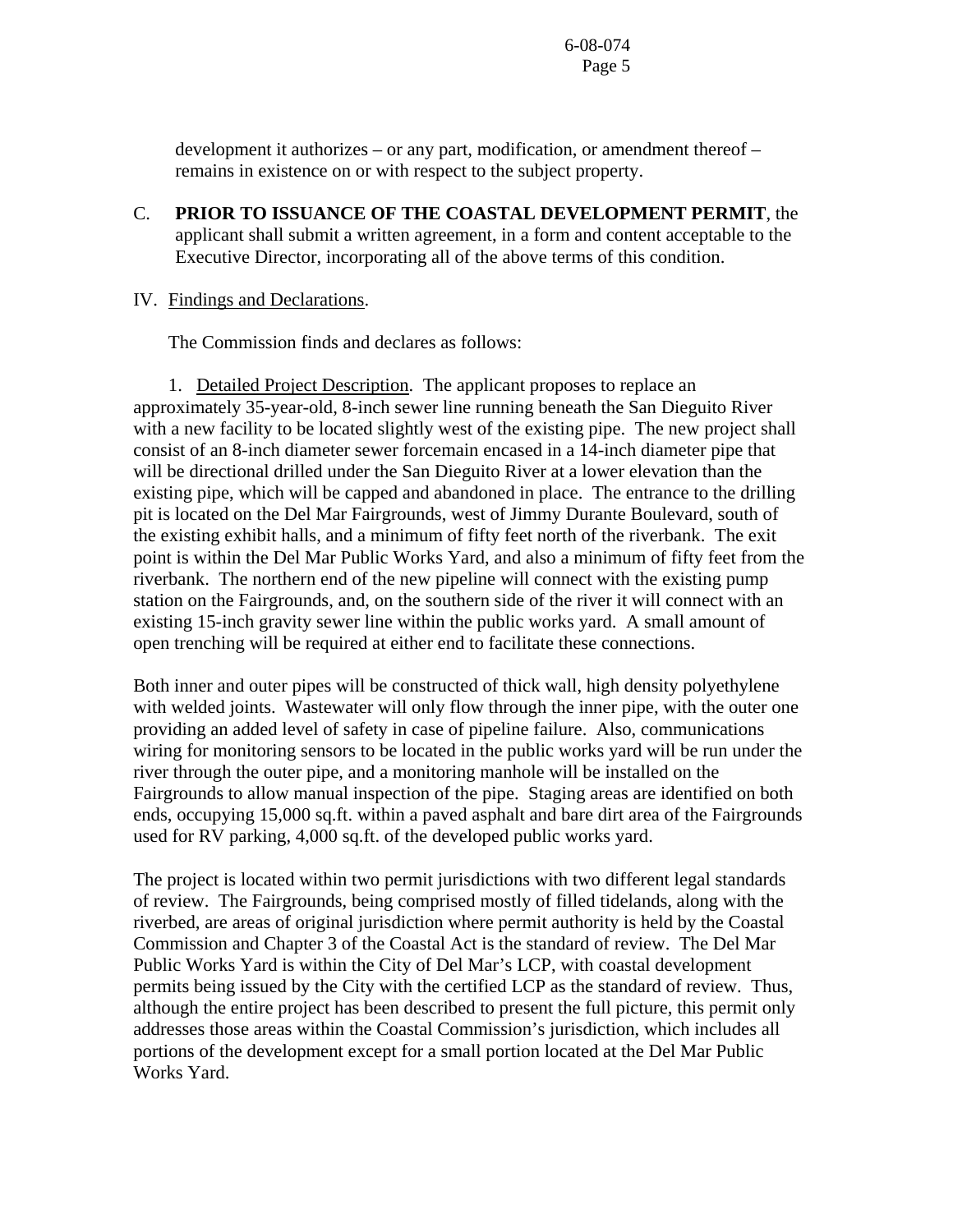2. Water Quality. The following Coastal Act policies are most pertinent to this issue, and state:

#### **Section 30230**

 Marine resources shall be maintained, enhanced, and where feasible, restored. Special protection shall be given to areas and species of special biological or economic significance. Uses of the marine environment shall be carried out in a manner that will sustain the biological productivity of coastal waters and that will maintain healthy populations of all species of marine organisms adequate for longterm commercial, recreational, scientific, and educational purposes.

### **Section 30231**

 The biological productivity and the quality of coastal waters, streams, wetlands, estuaries, and lakes appropriate to maintain optimum populations of marine organisms and for the protection of human health shall be maintained and, where feasible, restored through, among other means, minimizing adverse effects of waste water discharges and entrainment, controlling runoff, preventing depletion of ground water supplies and substantial interference with surface water flow, encouraging waste water reclamation, maintaining natural vegetation buffer areas that protect riparian habitats, and minimizing alteration of natural streams.

#### **Section 30233**

 (a) The diking, filling, or dredging of open coastal waters, wetlands, estuaries, and lakes shall be permitted in accordance with other applicable provisions of this division, where there is no feasible less environmentally damaging alternative, and where feasible mitigation measures have been provided to minimize adverse environmental effects, and shall be limited to the following:

 (l) New or expanded port, energy, and coastal-dependent industrial facilities, including commercial fishing facilities.

 (2) Maintaining existing, or restoring previously dredged, depths in existing navigational channels, turning basins, vessel berthing and mooring areas, and boat launching ramps.

 (3) In open coastal waters, other than wetlands, including streams, estuaries, and lakes, new or expanded boating facilities and the placement of structural pilings for public recreational piers that provide public access and recreational opportunities.

 (4) Incidental public service purposes, including but not limited to, burying cables and pipes or inspection of piers and maintenance of existing intake and outfall lines. (Emphasis added)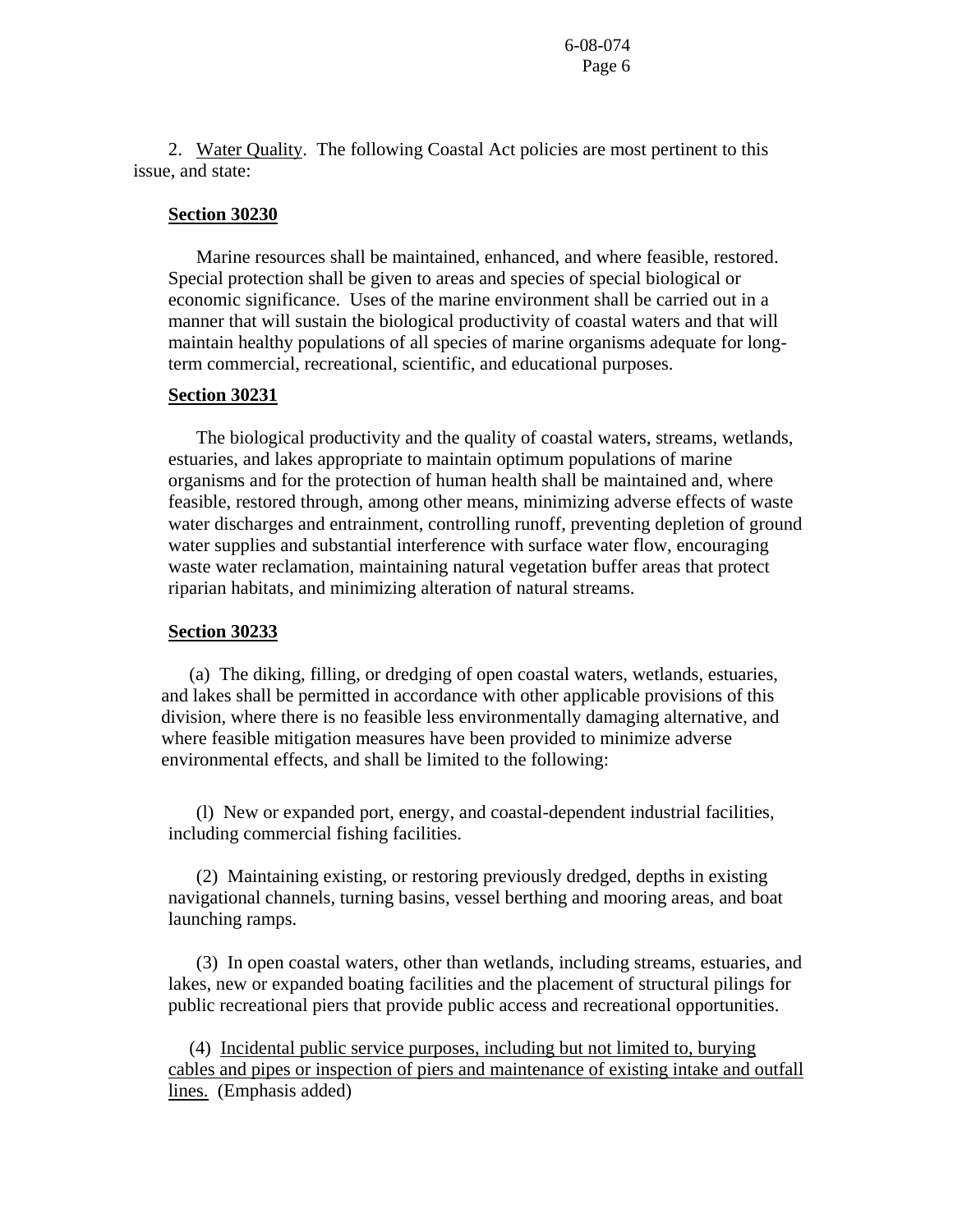(5) Mineral extraction, including sand for restoring beaches, except in environmentally sensitive areas.

- (6) Restoration purposes.
- (7) Nature study, aquaculture, or similar resource dependent activities.

 $[\ldots]$ 

The applicant's existing sewer system collects sewage from the developed portions of the Fairgrounds (i.e., those portions north and west of Jimmy Durante Boulevard, including the existing race track, training track, and horse arena). It is then pumped to a sewage treatment facility through the existing pipe under the San Dieguito River. The existing pipe sits only a few feet under the riverbed, and will be only one or two feet below the riverbed after dredging associated with the San Dieguito Restoration Plan commences in the winter of 2009. That dredging is intended to keep the downstream inlet open permanently and increase the tidal prism in the lagoon, and thus must be maintained at dredged levels. Because of the shallow depth of the existing pipe, it could even be exposed during the rainy season if heavy rains cause significant scouring of the river.

The new pipe will be located between  $22 - 27$  feet below the riverbed after dredging, and will be a minimum of 14 feet below the deepest level of potential scour. This will significantly reduce the potential for pipe failure compared to existing conditions. In addition, the new forcemain will have electronic sensors to give early warning of any blockages or fluid in the outer pipe, and a manhole to accommodate manual inspections.

As cited above, the Coastal Act requires that environmentally sensitive habitat areas be protected from the adverse impacts associated with new development. However, in this case, the proposed project has been designed to avoid all direct and indirect impacts to sensitive habitats and work will occur outside the bird breeding season. Therefore, all impacts are anticipated to occur within the project footprint which does not contain environmentally sensitive habitat. The nearest sensitive vegetation are a couple wetland species growing through the riprap on the river banks, along with a number of exotic species. All project components are located a minimum of fifty feet from either bank, so there will be no impact to biological resources.

Horizontal Directional Drilling (HDD) is a widely used method of installing buried pipelines with a minimum of environmental impact. HDD is a process whereby the hole is bored using electronic guidance equipment to provide continuous, accurate monitoring of the drill bit position. The HDD process also involves the use of a drilling fluid that lubricates the drill, transports the spoils and stabilizes the drilled hole.

Although the project has been designed to avoid impacts to the environmentally sensitive habitat, there is a potential for the HDD to cause inadvertent return of drilling fluids into the river. Although the purpose of this technique is to avoid open trench impacts, there is potential to impact biological resources through hydrofracture and inadvertent returns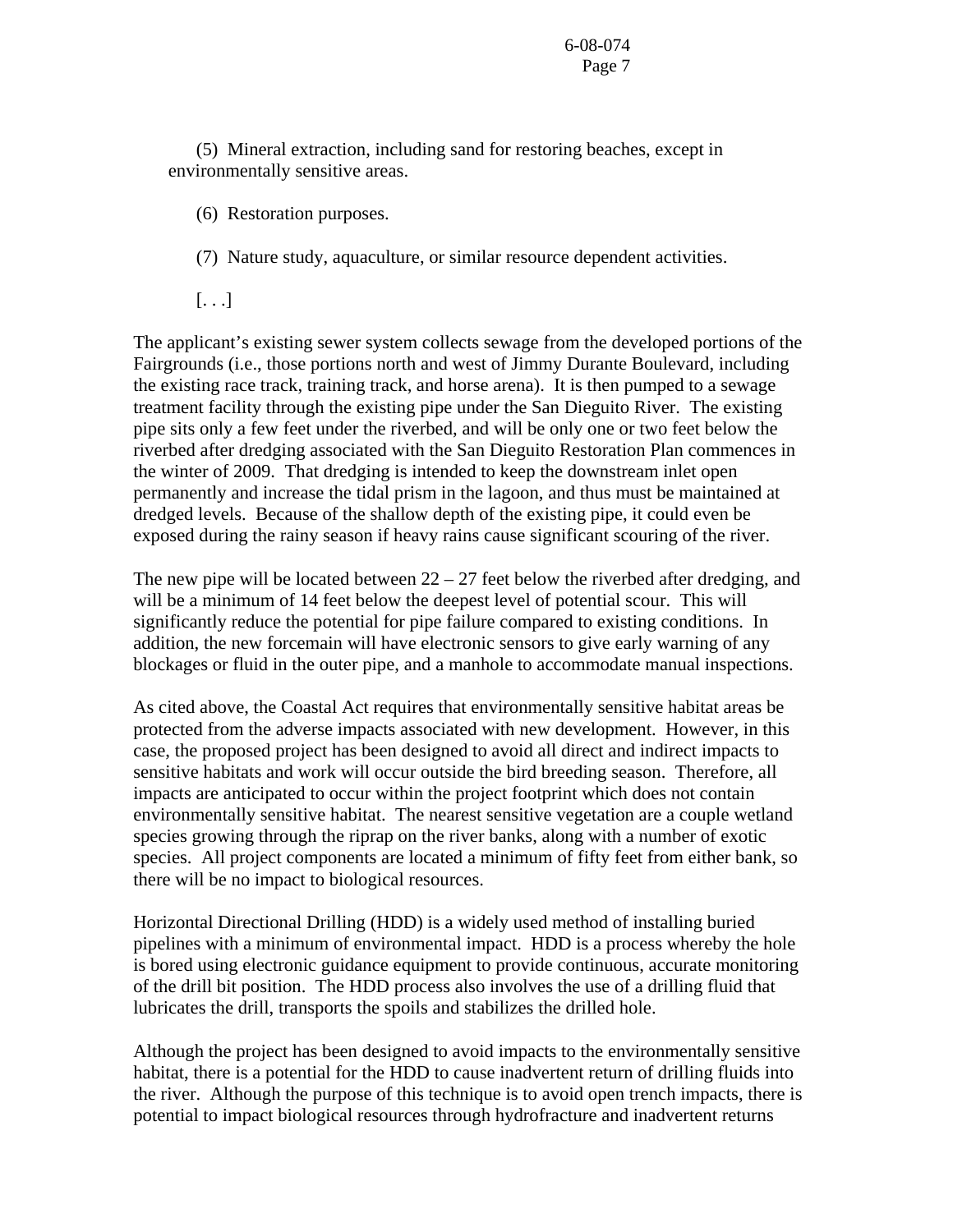("frac-outs") of bentonite drilling fluid and cuttings, which could impact aquatic resources during construction. Drilling fluids are typically 97% water and 3% bentonite, a naturally occurring, non-toxic clay mineral commonly found in food products.

In the event a hydrofracture or frac-out occurs, best management practices (BMPs) will be employed to ensure proper cleanup and containment of all drilling fluid. During a "frac-out", the drilling fluid can reach the surface and produce a coating that will potentially smother organisms or decrease available habitat upon which these organisms depend. The applicant has incorporated specific BMP's into their construction to prevent inadvertent returns and to quickly contain and clean up any inadvertent returns. The applicant proposes to use divers such that the area above the drilling bit is visually monitored at all times for signs of frac-out.

A preliminary monitoring and spill contingency plan was submitted with the permit application. However, it did not contain all the specificity desired by the Commission's geologist. Special Condition #3 requires the applicant to prepare construction bid documents containing all the specific parameters recommended by the staff geologist prior to issuance of the permit. Then the condition requires that, prior to commencement of construction, a final plan incorporating all concerns shall be submitted for Executive Director approval.

The applicant also submitted a construction BMP plan identifying the precautions to be taken to protect construction sites from erosion. In additional to the usual components of such a plan, the plan includes additional erosion and sediment control features since the development will occur during the rainy season. These are all contained in the plan referenced in Special Condition #2, which requires the applicant to implement the plan as proposed. The condition also advises that any changes to the plan must be reported to the Executive Director and may require an amendment to this permit. Similarly, Special Condition #1 provides the same reporting and potential amendment requirement for the project as a whole, not just the construction BMP portion.

## Incidental Public Purpose.

Section 30233 of the Act prohibits diking, filling or dredging of open coastal waters, wetland or estuaries unless it is for one of eight permitted uses. In addition, if it is one of the eight permitted uses, it must also be the least environmentally damaging alternative and must minimize and mitigate any adverse environmental impacts. In this case, the proposed project involves the installation of a replacement sewer forcemain for the 22<sup>nd</sup> District Agricultural Association. The existing section of pipeline that crosses under the San Dieguito River is about 35 years old and is considered past its prime. Failure of this aged pipeline within the river could result in thousands of gallons of raw sewage entering into the river and ocean waters. There is no proposed increase in pipe size and, although the pipe will be in a slightly different alignment, the project is considered maintenance of an existing sewer forcemain consistent with Section 30233(a)(5) of the Act which allows for fill of coastal waters and wetlands for an incidental public service project.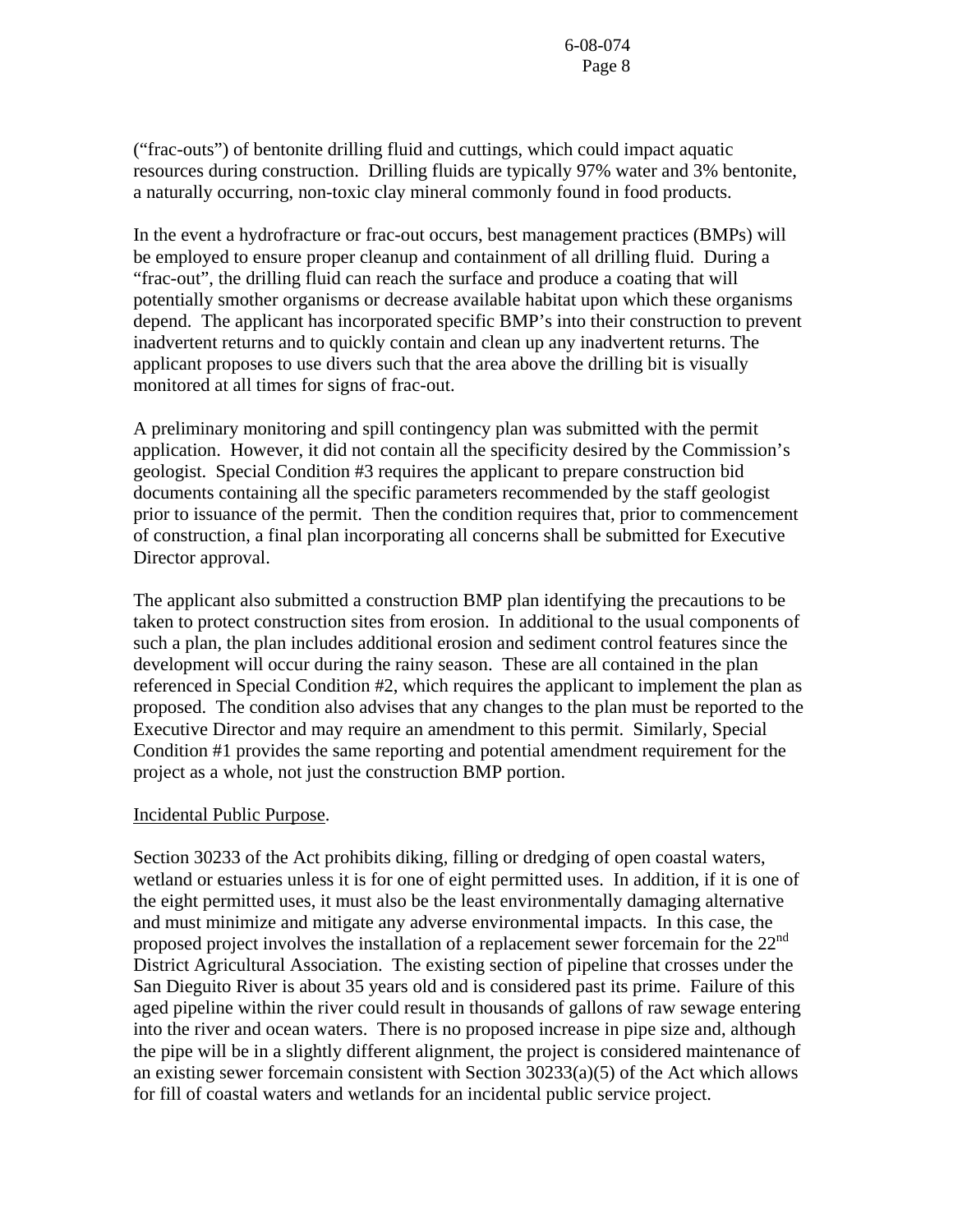Section 30233(c) limits fill in certain wetlands identified by the Department of Fish and Game, including San Dieguito, to very minor incidental public facilities, restorative measures, and nature study. In this case, however, no fill of coastal waters or wetlands is proposed. The applicant is proposing to install the pipeline approximately 25 feet below the river (including the upcoming dredging project associated with the restoration plan) using the HDD process without disruption to coastal waters or wetlands. It is unclear whether drilling this far under wetlands, constitutes "diking, filling or dredging" of wetlands as described in Section 30233 of the Coastal Act. However, in this particular case, the proposed development meets the above requirements. As discussed previously, no portion of the proposed sewer pipe would be installed directly within wetlands or open water. Section 30233 of the Coastal Act allows for the installation of incidental public service purposes, including, but not limited to burying pipe within wetlands.

However, if an unintended frac-out should occur during the HDD operation resulting in the release of the bentonite drilling fluid to the surface above, then fill in coastal waters will have occurred. Although the project is an acceptable use as an incidental public service project, any such fill of coastal waters with bentonite fluid will need to be cleaned-up, removed and the site restored as Section 30233 also requires mitigation measures be provided to minimize adverse environmental effects. As cited above, Special Condition #3 addresses this issue.

### Alternatives.

Section 30233 also requires that the project be the least environmentally damaging alternative. In this particular case, the proposed forcemain is relatively short (approximately 500 feet) and must connect to existing fixtures at either end; the proposed alignment is the shortest safe distance between those points. The applicant is very limited in considering any other alignment. As a result of input from the Commission's staff geologist, the elevation of the proposed forcemain has been lowered as much as possible to still maintain safe angles of entry and exit. Moreover, the project as designed will have no adverse impacts on any biological resources.

In summary, the applicant has identified that the proposed development is a necessary sewer pipeline replacement project which has been designed to avoid adverse impacts to coastal waters. The Commission thus finds that the proposed development is an allowable use under Section 30233. In addition, by drilling under coastal waters, the proposed project presents a feasible less environmentally damaging alternative to having to directly fill wetlands or the river to accommodate a trenching project, and therefore involves the least environmentally damaging alternative, avoiding all biological impacts. As conditioned, feasible mitigation is required to minimize all significant adverse impacts that may occur as a result of the accidental release of bentonite drilling fluid to the surface of the lagoon. Therefore, the Commission finds the proposed development, as conditioned, is consistent with Sections 30230, 30231, and 30233 of the Coastal Act.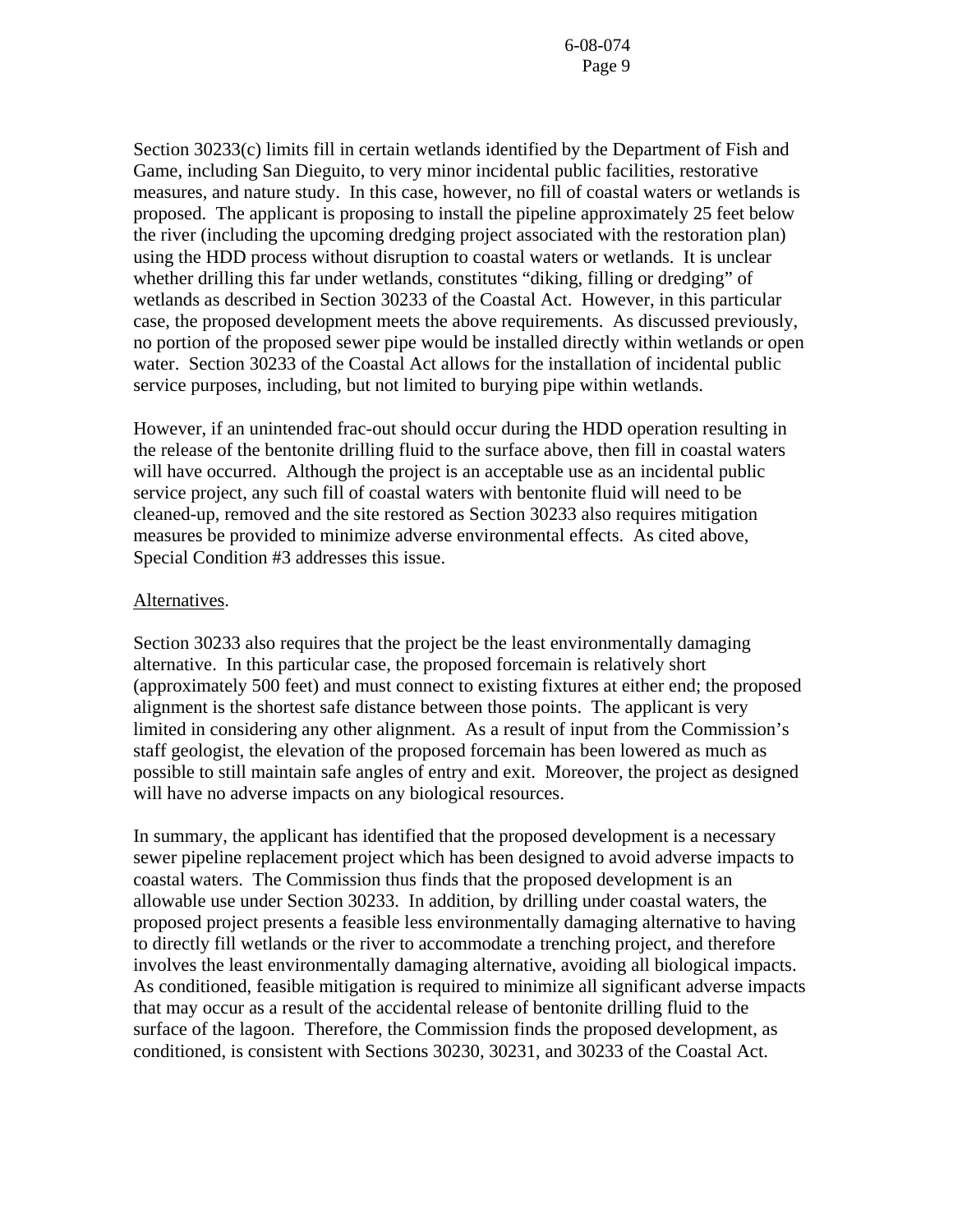3. Geologic Stability. The Coastal Act contains policies to assure that new development provides structural integrity, minimizes risks to life and property in areas of high flood hazard, and does not create or contribute to erosion:

### **Section 30253**

New development shall:

 (l) Minimize risks to life and property in areas of high geologic, flood, and fire hazard.

 (2) Assure stability and structural integrity, and neither create nor contribute significantly to erosion, geologic instability, or destruction of the site or surrounding area or in any way require the construction of protective devices that would substantially alter natural landforms along bluffs and cliffs.

The project involves the construction of an approximately 500 ft. long replacement sewer forcemain approximately 25 ft. below the San Dieguito River using horizontal directional drilling (HDD) methods. To ensure that the construction of the pipeline is designed and undertaken in a manner to avoid any impacts to coastal resources associated with development within the inherently geologically unstable coastal settings, the applicant contracted a geotechnical engineering investigations for the project (Ref. "Geotechnical Evaluation Del Mar Fairgrounds Sewer Relocation" by Ninyo & Moore, dated July 28, 2008) and designed the project accordingly. According to the Commission's staff geologist, this project should encounter good drilling conditions, with minimal risk of frac-out or inadvertent return of drilling fluids to the surface. The staff geologist has reviewed the geo-technical report and has concluded that with the provisions for a drilling fluids release contingency plan in place as described above, the development's exposure to and instigation of geologic instability would be minimized consistent with Section 30253.

Additionally, the Commission attaches Special Condition #5, which requires the applicant to assume the risks of frac-outs, damage to the proposed pipeline, and other destruction or injury due to hazards from erosion, and geologic instability and waive any claim of liability on the part of the Commission. Given that the applicant has chosen to implement the project despite these risks, the applicant must assume the risks. In this way, the applicant is notified that the Commission is not liable for damage as a result of approving the permit for development. The condition also requires the applicant to indemnify the Commission in the event that third parties bring an action against the Commission as a result of the failure of the development to withstand hazards.

Thus, the project as proposed and conditioned would assure stability and structural integrity, primarily because the sewer forcemain has been designed with site-specific conditions taken into account, utilizing established design principles to ensure the structure can adequately withstand the geophysical and hydraulic forces it would be exposed to during the economic lifespan of the facility. Therefore, the Commission finds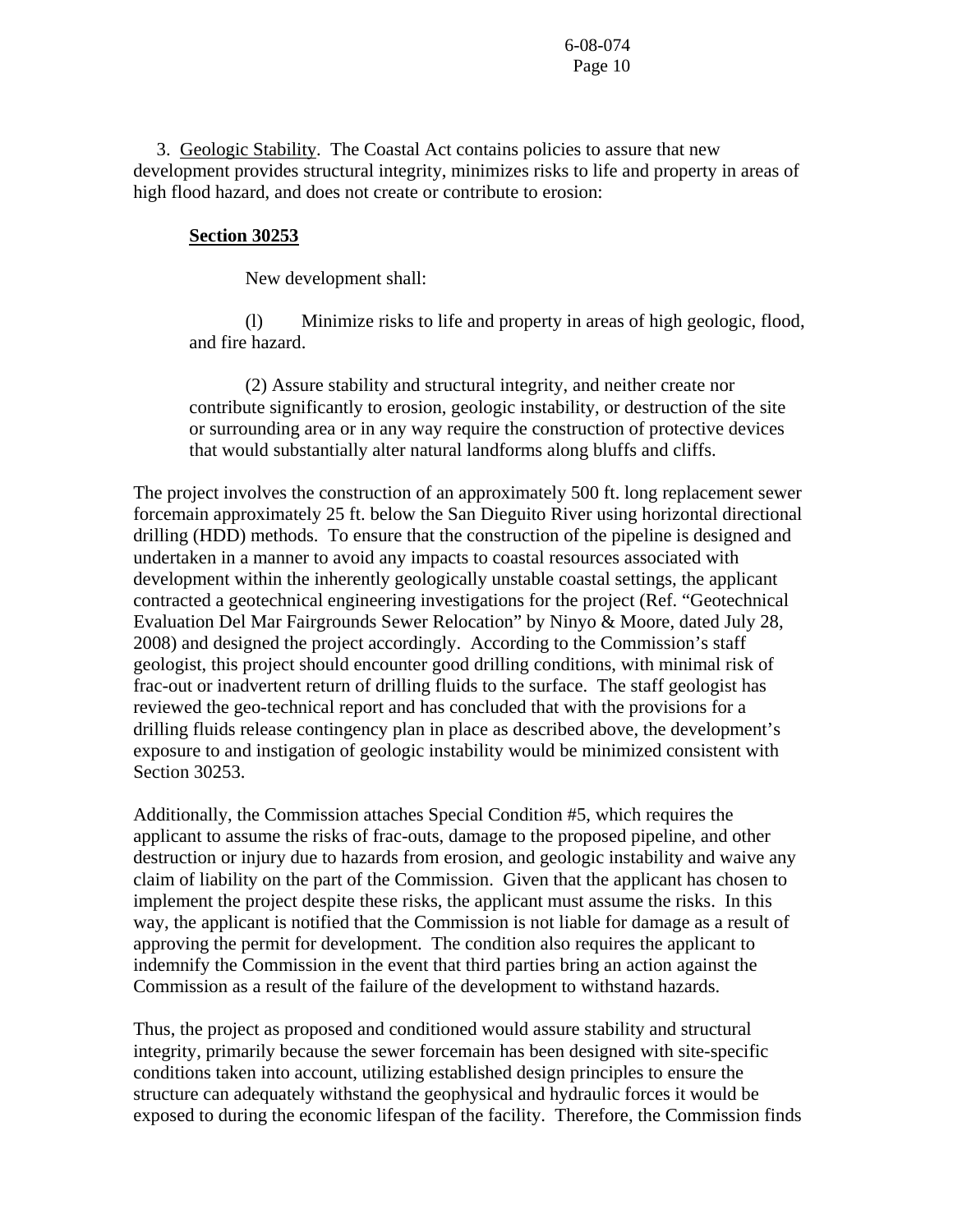the project as designed and conditioned would minimize risks to life and property in areas of high flood hazard or frac-outs during construction, and assure stability and structural integrity of the site and its surroundings, as required by Section 30253.

 4. Public Access and Recreation. The Coastal Act emphasizes the need to protect and provide for public access to and along the coast, and to provide low cost recreational facilities, particularly in new development projects. The following Coastal Act policies are applicable to the proposed development:

### Section 30210

 In carrying out the requirement of Section 4 of Article X of the California Constitution, maximum access, which shall be conspicuously posted, and recreational opportunities shall be provided for all the people consistent with public safety needs and the need to protect public rights, rights of private property owners, and natural resource areas from overuse.

### Section 30212.

(a) Public access from the nearest public roadway to the shoreline and along the coast shall be provided in new development projects except where:

 (l) it is inconsistent with public safety, military security needs, or the protection of fragile coastal resources,

(2) adequate access exists nearby, or,

 (3) agriculture would be adversely affected. Dedicated accessway shall not be required to be opened to public use until a public agency or private association agrees to accept responsibility for maintenance and liability of the accessway.

In addition, Section 30604(c) of the Coastal Act requires that a specific access finding be made in conjunction with any development located between the first coastal roadway and the sea, indicating that the development is in conformity with the public access and public recreation policies of Chapter 3. The proposed project will be located between the sea (San Dieguito River) and the first coastal roadways (Via de la Valle in Del Mar and I-5 and Mango in the City of San Diego). Public access to and along the shoreline to the west of the subject site will be generally unaffected by the proposed development. However, folks do occasionally walk along the river within the Del Mar Fairgrounds property, and along a public trail north of the Del Mar Public Works Yard. Since the forcemain will not surface until fifty feet within the public works yard there will be no interference with traffic along the path, and the public works yard itself is a fenced industrial site with no public access. No one will be permitted to walk along the river on the Fairgrounds while construction equipment is present and construction activities are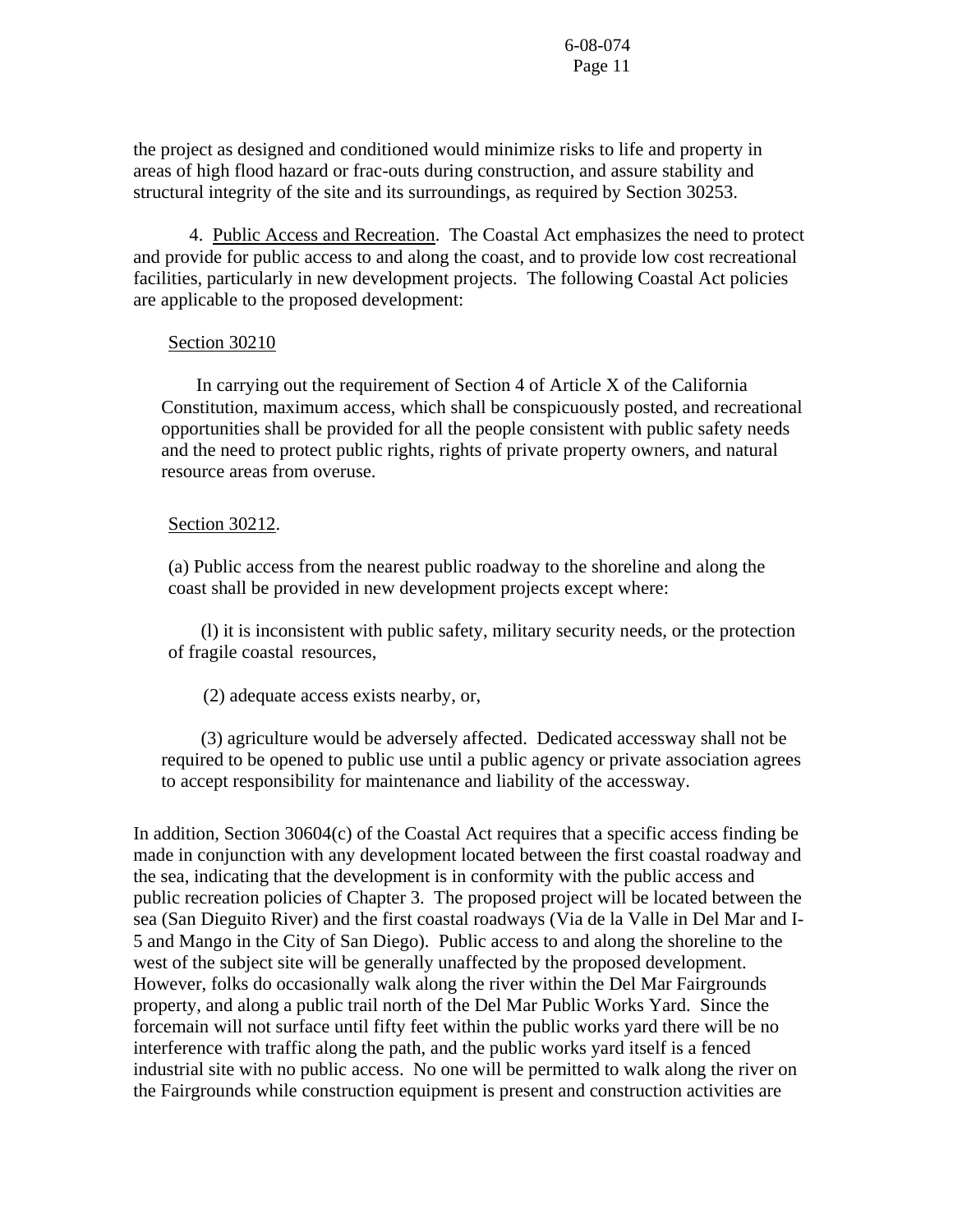ongoing. However, such restrictions will only occur for an approximately 6-week period during the winter months.

In addition, adequate public access exists along the shoreline and elsewhere within the river valley. Public access throughout the area will further improve upon completion of the San Dieguito Restoration Plan, which can't occur until the subject project is built. Therefore, since no permanent adverse impacts to public access will occur as a result of this project and adequate access currently exists along the shoreline, the proposed project is consistent with the public access and recreation policies of the Coastal Act.

5. Local Coastal Planning. Although the northern portion of the site is in an area of original jurisdiction within the Del Mar Fairgrounds, and thus not subject to the policies and regulations of Del Mar's certified LCP, the exit point on the south side of the river is within the Del Mar Public Works Yard. That site is within the City's LCP jurisdiction, so the exit portion of the project is not approved pursuant to the subject permit. Any necessary coastal development permits for that portion will be addressed at the local level. Moreover, as needed infrastructure, the project is consistent with the Fairgrounds/Racetrack land use designation and zone of that plan. The District is currently working on a complete update of its 1985 Master Plan, but the new document has not undergone full review as yet. However, the draft plan does identify replacing and/or upgrading various infrastructure facilities within or connecting to the Fairgrounds as a goal. The preceding findings have demonstrated that the proposal, as conditioned, is consistent with all applicable Chapter 3 policies of the Coastal Act. Therefore, the Commission finds that approval of the proposed development, along with the attached special conditions addressing water quality, and development in hazardous areas, will not prejudice the planning abilities of the District.

 6. Consistency with the California Environmental Quality Act (CEQA). Section 13096 of the Commission's Code of Regulations requires Commission approval of Coastal Development Permits to be supported by a finding showing the permit, as conditioned, to be consistent with any applicable requirements of the California Environmental Quality Act (CEQA). Section 21080.5(d)(2)(A) of CEQA prohibits a proposed development from being approved if there are feasible alternatives or feasible mitigation measures available which would substantially lessen any significant adverse effect which the activity may have on the environment.

The proposed project has been conditioned in order to be found consistent with the Chapter 3 policies of the Coastal Act. Mitigation measures, including conditions addressing water quality concerns and acknowledgement/acceptance of the hazards of floodplain construction will minimize all adverse environmental impacts. As conditioned, there are no feasible alternatives or feasible mitigation measures available which would substantially lessen any significant adverse impact which the activity may have on the environment. Therefore, the Commission finds that the proposed project is the least environmentally-damaging feasible alternative and is consistent with the requirements of the Coastal Act to conform to CEQA.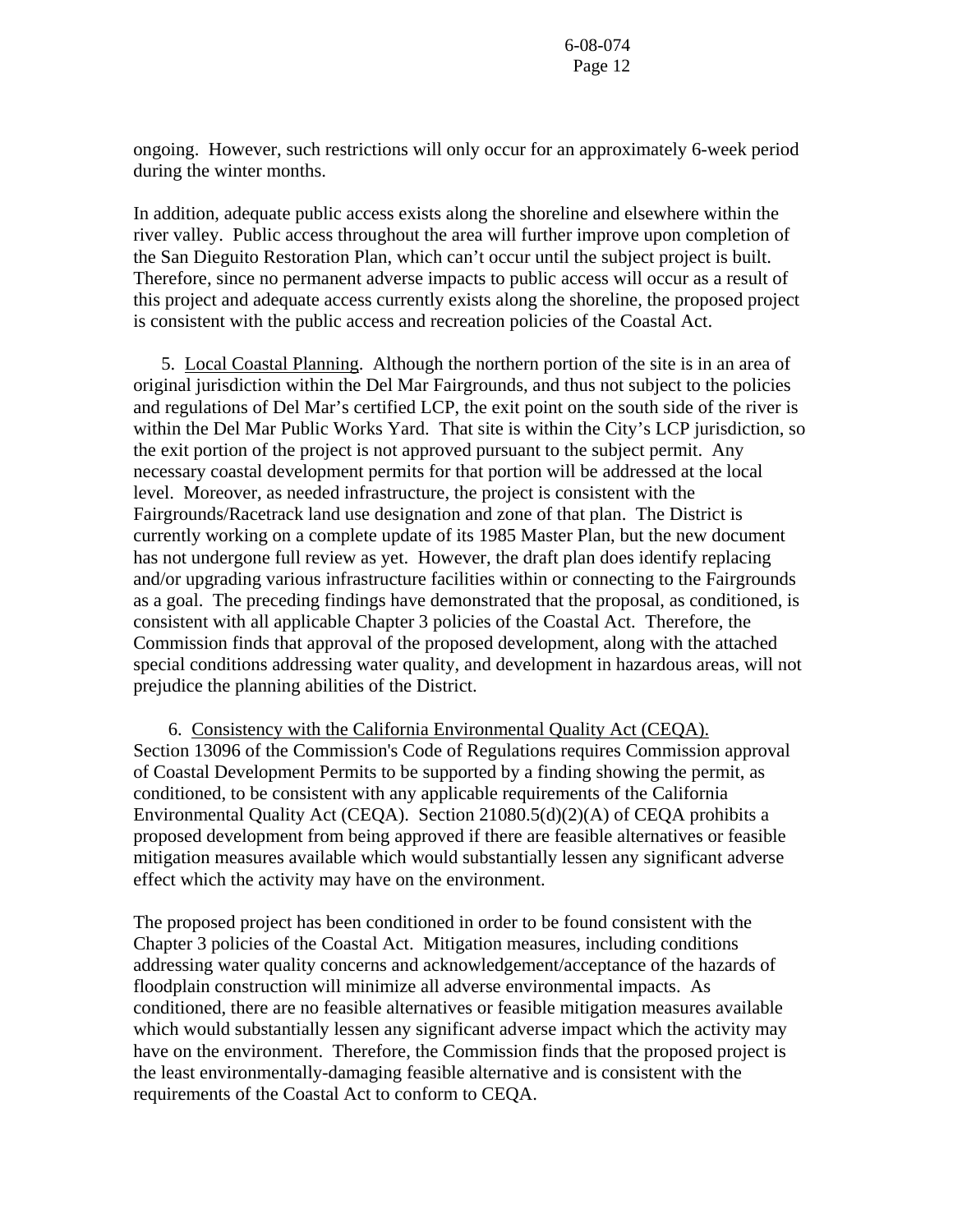## STANDARD CONDITIONS:

- 1. Notice of Receipt and Acknowledgment. The permit is not valid and development shall not commence until a copy of the permit, signed by the permittee or authorized agent, acknowledging receipt of the permit and acceptance of the terms and conditions, is returned to the Commission office.
- 2. Expiration. If development has not commenced, the permit will expire two years from the date on which the Commission voted on the application. Development shall be pursued in a diligent manner and completed in a reasonable period of time. Application for extension of the permit must be made prior to the expiration date.
- 3. Interpretation. Any questions of intent or interpretation of any condition will be resolved by the Executive Director or the Commission.
- 4. Assignment. The permit may be assigned to any qualified person, provided assignee files with the Commission an affidavit accepting all terms and conditions of the permit.
- 5. Terms and Conditions Run with the Land. These terms and conditions shall be perpetual, and it is the intention of the Commission and the permittee to bind all future owners and possessors of the subject property to the terms and conditions.

(G:\San Diego\Reports\2008\6-08-074 22nd Dist forcemain stfrpt.doc)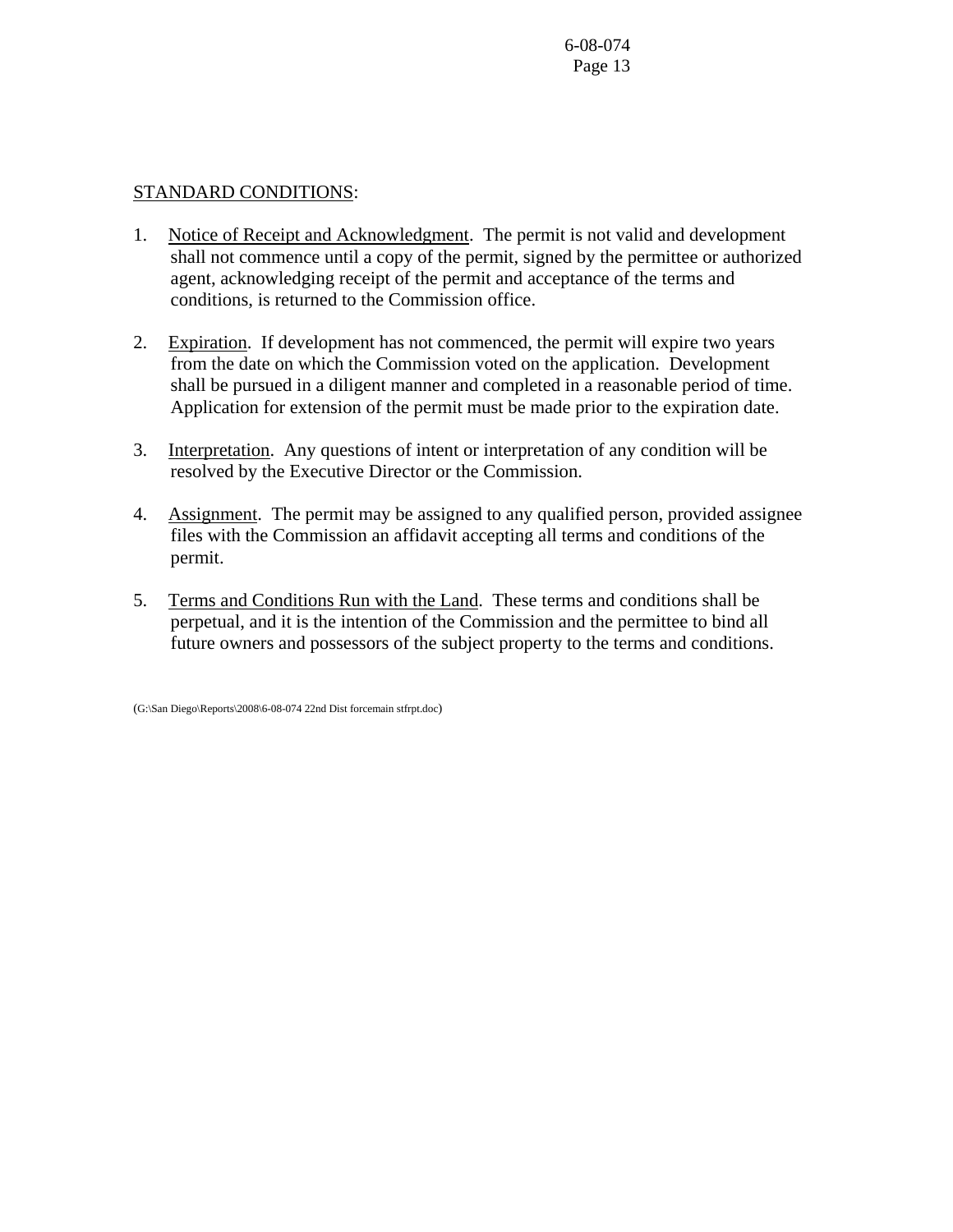$6 - 08 - 074$